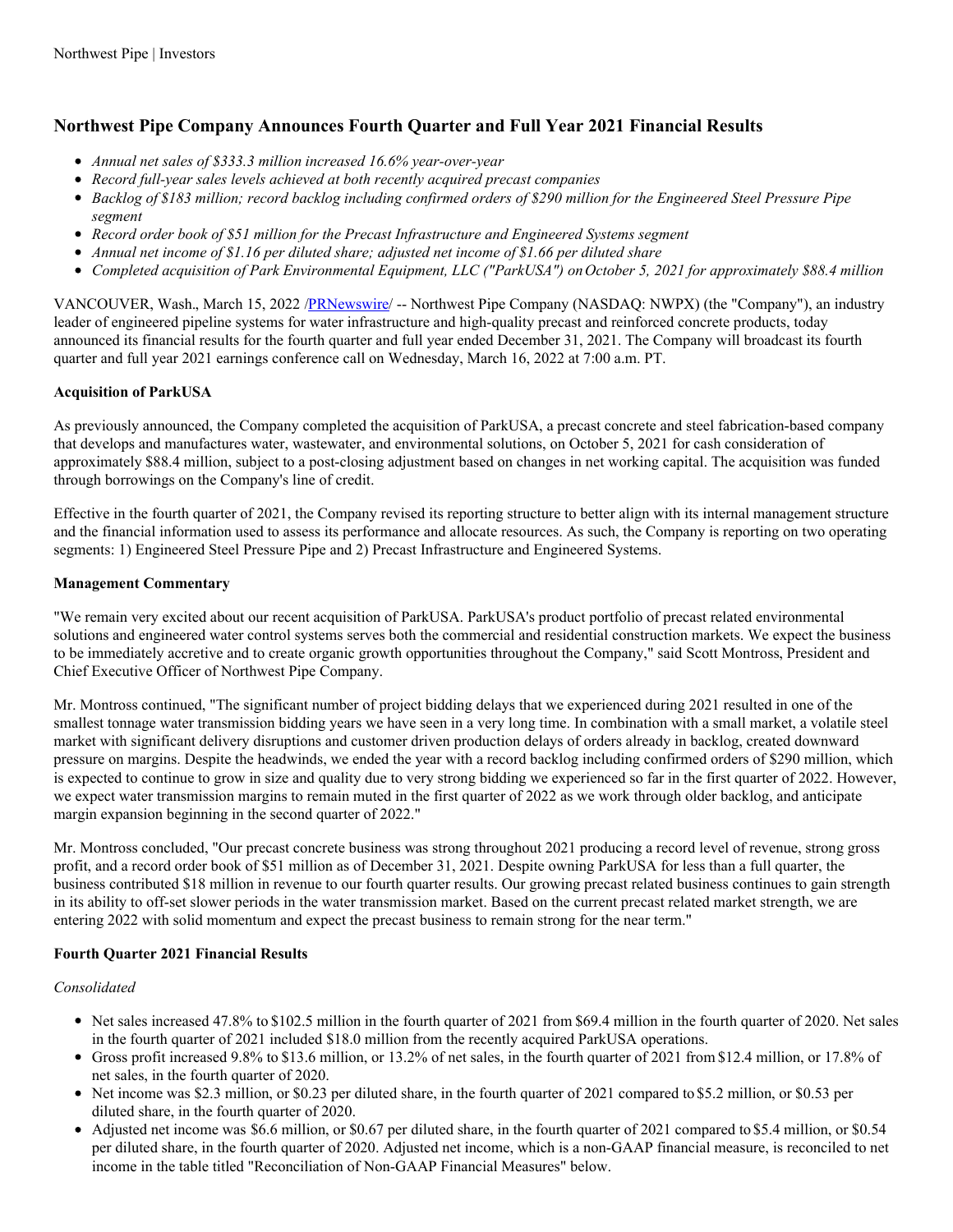## *Engineered Steel Pressure Pipe Segment ("SPP")*

- SPP net sales increased 23.2% to \$71.6 million in the fourth quarter of 2021 from \$58.1 million in the fourth quarter of 2020 driven by a 45% increase in selling price per ton due to increased materials costs and changes in product mix, partially offset by a 15% decrease in tons produced resulting from changes in project timing.
- SPP gross profit decreased 20.5% to \$8.7 million, or 12.1% of SPP net sales, in the fourth quarter of 2021 from \$10.9 million, or 18.8% of SPP net sales, in the fourth quarter of 2020 due to the combination of changes in product mix and pressure on project pricing.
- SPP backlog<sup>1</sup> was approximately \$183 million as of December 31, 2021 compared to \$191 million as of September 30, 2021 and \$167 million as of December 31, 2020. Backlog including confirmed orders<sup>2</sup> was \$290 million as of December 31, 2021 compared to \$273 million as of September 30, 2021 and \$221 million as of December 31, 2020.

## *Precast Infrastructure and Engineered Systems Segment ("Precast")*

- Precast net sales increased 174.2% to \$31.0 million in the fourth quarter of 2021 from \$11.3 million in the fourth quarter of 2020 primarily due to the ParkUSA operations, which contributed \$18.0 million in Precast net sales during the fourth quarter of 2021.
- Precast gross profit increased 237.5% to \$4.9 million, or 15.9% of Precast net sales, in the fourth quarter of 2021 from \$1.5 million, or 12.9% of Precast net sales, in the fourth quarter of 2020 due to contributions from the ParkUSA operations, as well as higher prices and production volume at the Geneva Pipe and Precast Company ("Geneva") operations. Precast gross profit in the fourth quarter of 2021 was reduced by \$2.3 million in higher acquisition-related fair value inventory charges.
- Precast order book<sup>3</sup> was approximately \$51 million as of December 31, 2021 compared to \$24 million as of September 30, 2021 and \$11 million as of December 31, 2020. December 31, 2021 is the first period that includes the order book for ParkUSA.

#### **Full Year 2021 Financial Results**

#### *Consolidated*

- $\bullet$  Net sales increased 16.6% to \$333.3 million in 2021 from \$285.9 million in 2020.
- Gross profit decreased 12.4% to \$44.3 million, or 13.3% of net sales in 2021 from \$50.5 million, or 17.7% of net sales, in 2020.
- Net income was \$11.5 million, or \$1.16 per diluted share, in 2021 compared to \$19.1 million, or \$1.93 per diluted share, in 2020.
- Adjusted net income was \$16.5 million, or \$1.66 per diluted share, in 2021 compared to \$19.6 million, or \$1.99 per diluted share, in 2020. See the Company's "Reconciliation of Non-GAAP Financial Measures" in the table below.

#### *Engineered Steel Pressure Pipe Segment (SPP)*

- SPP net sales increased 7.5% to \$259.8 million in 2021 from \$241.7 million in 2020 driven by a 15% increase in selling price per ton due to increased materials costs and changes in product mix, partially offset by a 6% decrease in tons produced resulting from changes in project timing.
- SPP gross profit decreased 29.4% to \$31.3 million, or 12.0% of SPP net sales, in 2021 from \$44.3 million, or 18.3% of SPP net sales, in 2020 due to the combination of changes in product mix and pressure on project pricing. Additionally, as a result of the fire at the Company's Saginaw facility in April 2019, \$1.4 million of business interruption insurance recovery (net of incremental production costs) was recorded in 2020.

#### *Precast Infrastructure and Engineered Systems Segment (Precast)*

- Precast net sales increased 66.2% to \$73.5 million in 2021 from \$44.2 million in 2020 primarily due to the acquisition of ParkUSA in October 2021, which contributed \$18.0 million in Precast net sales during the fourth quarter of 2021, as well as a 26% increase in sales at the Geneva operations acquired in late January 2020 due to an 18% increase in shipments and a 6% increase in selling prices.
- Precast gross profit increased 108.4% to \$13.0 million, or 17.7% of Precast net sales, in 2021 from \$6.2 million, or 14.1% of Precast net sales, in 2020 due to contributions from the acquisition of ParkUSA, as well as higher prices and production volume at the Geneva operations. Precast gross profit in 2021 was reduced by \$2.1 million in higher acquisition-related fair value inventory charges.

#### **Liquidity Details**

As of December 31, 2021, the Company had \$86.8 million of outstanding revolving loan borrowings, \$1.6 million of outstanding letters of credit, and additional borrowing capacity of approximately \$37 million. The Company expects to have sufficient credit available to support its operations for at least the next twelve months with near-term repayment of outstanding debt remaining a high priority.

## **Conference Call Details**

A conference call and simultaneous webcast to discuss the Company's fourth quarter and full year 2021 financial results will be held on Wednesday, March 16, 2022 at 7:00 a.m. PT. The call will be broadcast live over the Internet hosted on the Investor Relations section of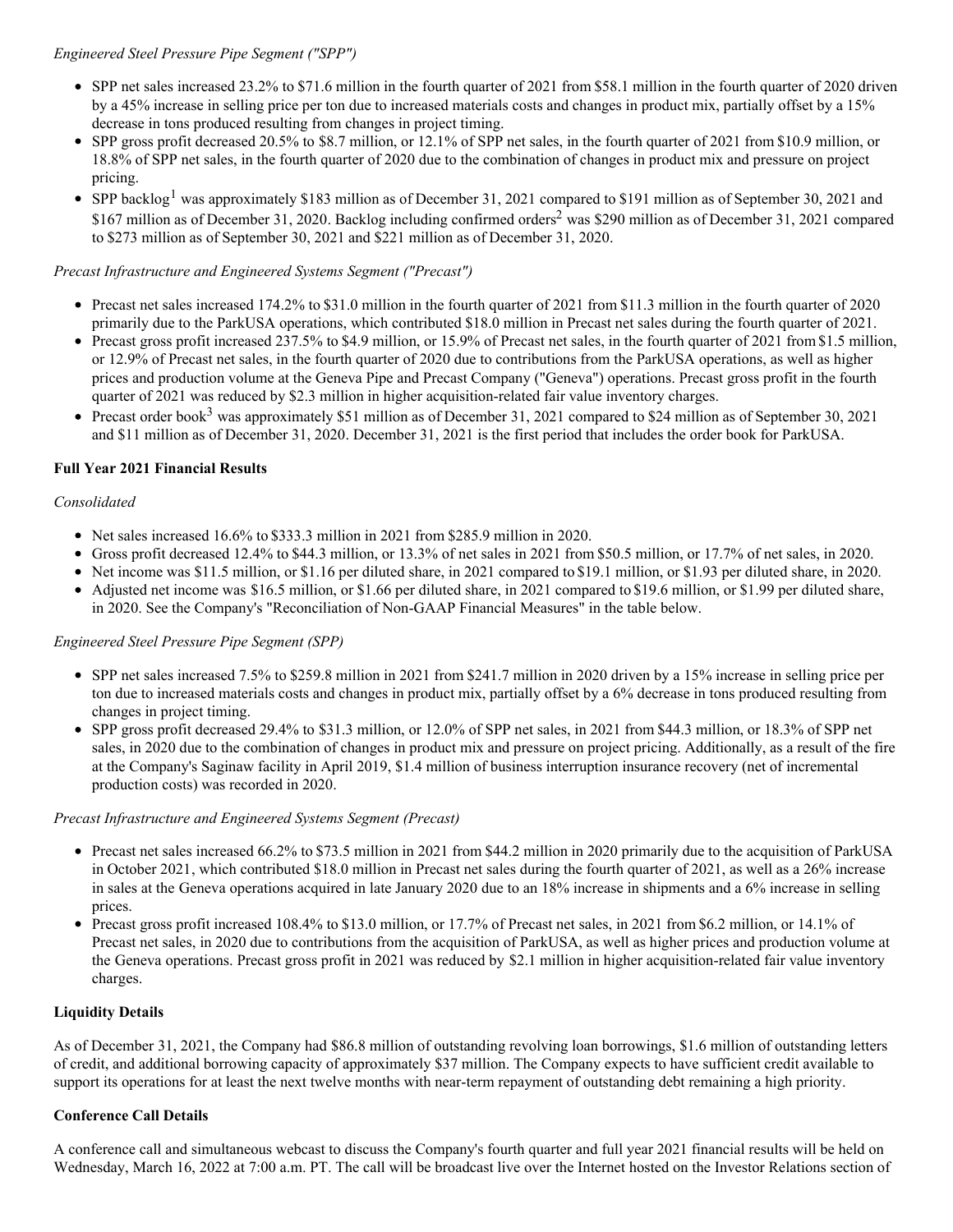the Company's website at [investor.nwpipe.com](https://c212.net/c/link/?t=0&l=en&o=3473792-1&h=2504476253&u=https%3A%2F%2Finvestor.nwpipe.com%2F&a=investor.nwpipe.com) and will be archived online upon completion of the conference call. For those unable to listen to the live call, a replay will be available approximately three hours after the event and will remain available until Wednesday, March 30, 2022 by dialing  $1-844-512-2921$  in the U.S. or  $1-412-317-6671$  internationally and entering the replay access code: 13726286.

#### **About Northwest Pipe Company**

Founded in 1966, Northwest Pipe Company is a leading manufacturer for water-related infrastructure products. In addition to being the largest manufacturer of engineered steel water pipeline systems in North America, the Company manufactures high-quality precast and reinforced concrete products; water, wastewater, and stormwater equipment; steel casing pipe; bar-wrapped concrete cylinder pipe; and one of the largest offerings of pipeline system joints, fittings, and specialized components. Strategically positioned to meet growing water and wastewater infrastructure needs, Northwest Pipe Company provides solution-based products for a wide range of markets under the ParkUSA, Geneva Pipe and Precast, Permalok®, and Northwest Pipe Company lines. The Company's diverse team is committed to quality and innovation while demonstrating the Company's core values of accountability, commitment, and teamwork. The Company is headquartered in Vancouver, Washington, and has 13 manufacturing facilities across North America. Please visit [www.nwpipe.com](https://c212.net/c/link/?t=0&l=en&o=3473792-1&h=507012327&u=http%3A%2F%2Fwww.nwpipe.com%2F&a=www.nwpipe.com) for more information.

#### **Forward-Looking Statements**

Statements in this press release by Scott Montross are *"*forward-looking statements*"* within the meaning of the Private Securities Litigation Reform Act of 1995 and Section 21E of the Securities Exchange Act of 1934, as amended, that are based on current expectations, estimates, and projections about the Company's business, management's beliefs, and assumptions made by management. These statements are not guarantees of future performance and involve risks and uncertainties that are difficult to predict. Therefore, actual outcomes and results may differ materially from what is expressed or forecasted in such forward-looking statements as a result of a variety of important factors. While it is impossible to identify all such factors, those that could cause actual results to differ materially from those estimated by the Company include changes in demand and market prices for its products, product mix, bidding activity and order cancelations, timing of customer orders and deliveries, production schedules, price and availability of raw materials, excess or shortage of production capacity, international trade policy and regulations, changes in tariffs and duties imposed on imports and exports and related impacts on the Company, the Company's ability to identify and complete internal initiatives and/or acquisitions in order to grow its business, the Company's ability to effectively integrate ParkUSA, Geneva Pipe and Precast Company, and other acquisitions into its business and operations and achieve significant administrative and operational cost synergies and accretion to financial results, impacts of recent U.S. tax reform legislation on the Company's results of operations, adequacy of the Company's insurance coverage, supply chain challenges, labor shortages, ongoing military conflicts in the Ukraine and related consequences, operating problems at the Company's manufacturing operations including fires, explosions, inclement weather, and natural disasters, impacts of pandemics, epidemics, or other public health emergencies, such as coronavirus disease 2019, and other risks discussed in the Company's Annual Report on Form 10–K for the year ended December 31, 2020 and from time to time in its other Securities and Exchange Commission filings and reports. Such forward-looking statements speak only as of the date on which they are made, and the Company does not undertake any obligation to update any forward-looking statement to reflect events or circumstances after the date of this release. If the Company does update or correct one or more forward-looking statements, investors and others should not conclude that it will make additional updates or corrections with respect thereto or with respect to other forward-looking statements.

#### **Non-GAAP Financial Measures**

The Company is presenting backlog including confirmed orders, adjusted net income, and adjusted diluted net income per share. These non-GAAP financial measures are provided to better enable investors and others to assess the Company's ongoing operating results and compare them with its competitors. This should be considered a supplement to, and not a substitute for, or superior to, financial measures calculated in accordance with GAAP.

For more information, visit [www.nwpipe.com](https://c212.net/c/link/?t=0&l=en&o=3473792-1&h=507012327&u=http%3A%2F%2Fwww.nwpipe.com%2F&a=www.nwpipe.com).

**Contact:** Aaron Wilkins Chief Financial Officer Northwest Pipe Company  $(360)$  397–6294 • [investors@nwpipe.com](mailto:investors@nwpipe.com)

Or Addo Investor Relations (310) 829–5400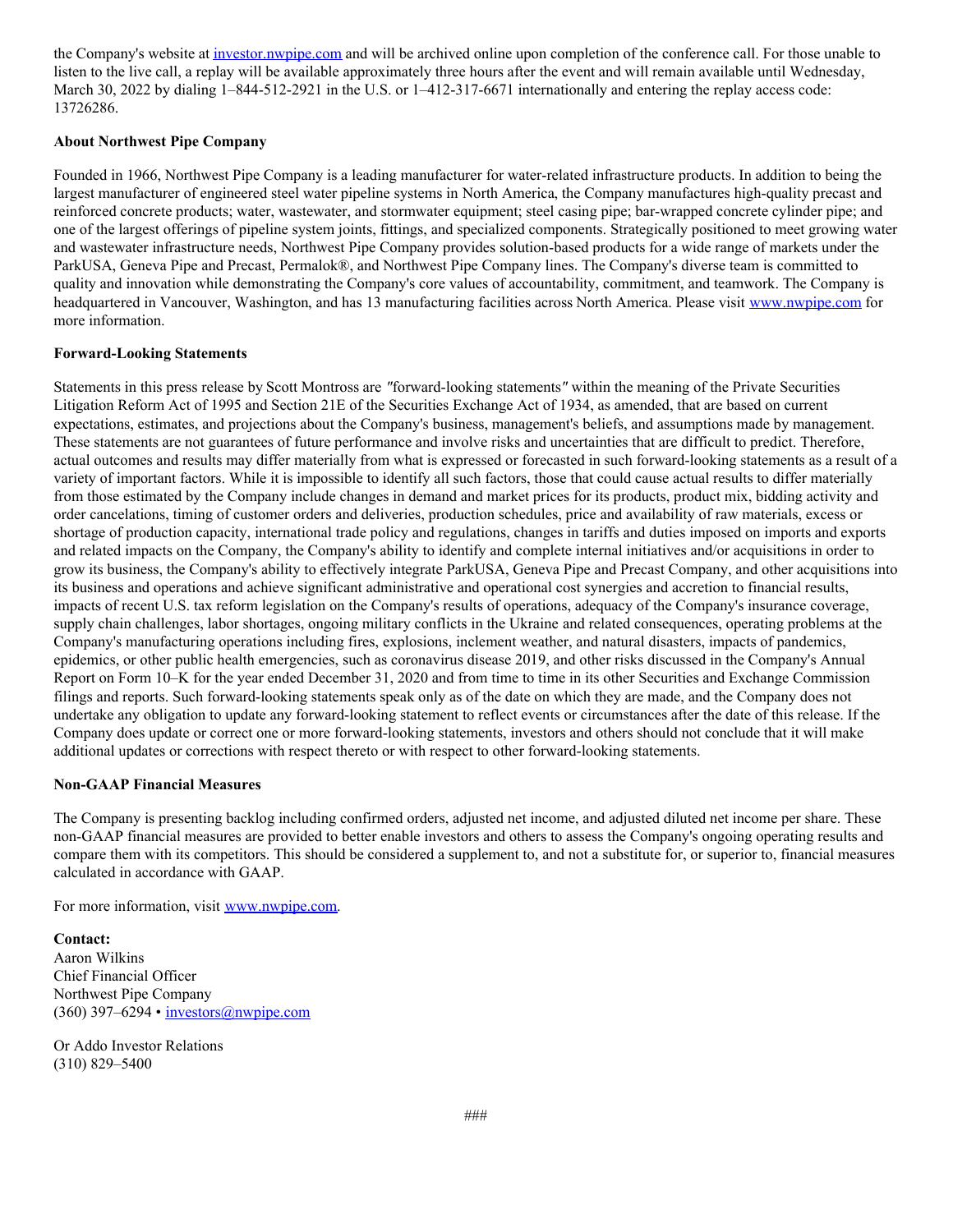# CONDENSETHWESS GUID AGON BANY ENDSTRISH DIPERFITIONS

|                                               |               | (Unaudited)                              |                          |        |                           |                         |                         |         |  |  |
|-----------------------------------------------|---------------|------------------------------------------|--------------------------|--------|---------------------------|-------------------------|-------------------------|---------|--|--|
|                                               |               | (In thousands, except per share amounts) |                          |        |                           |                         |                         |         |  |  |
|                                               |               | Three Months Ended December 31,          |                          |        |                           | Year Ended December 31, |                         |         |  |  |
|                                               |               | 2021                                     |                          | 2020   |                           | 2021                    |                         | 2020    |  |  |
| Net sales:                                    |               |                                          |                          |        |                           |                         |                         |         |  |  |
| <b>Engineered Steel Pressure Pipe</b>         | \$            | 71,579                                   | \$                       | 58,086 | \$                        | 259,823                 | \$                      | 241,690 |  |  |
| Precast Infrastructure and Engineered Systems |               | 30,968                                   |                          | 11,295 |                           | 73,490                  |                         | 44,217  |  |  |
| Total net sales                               |               | 102,547                                  |                          | 69,381 |                           | 333,313                 |                         | 285,907 |  |  |
| Cost of sales:                                |               |                                          |                          |        |                           |                         |                         |         |  |  |
| <b>Engineered Steel Pressure Pipe</b>         |               | 62,911                                   |                          | 47,179 |                           | 228,542                 |                         | 197,397 |  |  |
| Precast Infrastructure and Engineered Systems |               | 26,058                                   |                          | 9,839  |                           | 60,517                  |                         | 37,991  |  |  |
| Total cost of sales                           |               | 88,969                                   |                          | 57,018 |                           | 289,059                 |                         | 235,388 |  |  |
| Gross profit:                                 |               |                                          |                          |        |                           |                         |                         |         |  |  |
| <b>Engineered Steel Pressure Pipe</b>         |               | 8,668                                    |                          | 10,907 |                           | 31,281                  |                         | 44,293  |  |  |
| Precast Infrastructure and Engineered Systems |               | 4,910                                    |                          | 1,456  |                           | 12,973                  |                         | 6,226   |  |  |
| Total gross profit                            |               | 13,578                                   |                          | 12,363 |                           | 44,254                  |                         | 50,519  |  |  |
| Selling, general, and administrative expense  |               | 10,493                                   |                          | 5,769  |                           | 28,222                  |                         | 24,954  |  |  |
| Operating income                              |               | 3,085                                    |                          | 6,594  |                           | 16,032                  |                         | 25,565  |  |  |
| Other income                                  |               | 68                                       |                          | 138    |                           | 328                     |                         | 953     |  |  |
| Interest income                               |               |                                          |                          |        |                           |                         |                         | 49      |  |  |
| Interest expense                              |               | (515)                                    |                          | (214)  |                           | (1,202)                 |                         | (933)   |  |  |
| Income before income taxes                    |               | 2,638                                    |                          | 6,518  |                           | 15,158                  |                         | 25,634  |  |  |
| Income tax expense                            |               | 367                                      |                          | 1,297  |                           | 3,635                   |                         | 6,584   |  |  |
| Net income                                    | $\mathcal{S}$ | 2,271                                    | $\mathbb S$              | 5,221  | $\mathbb{S}$              | 11,523                  | $\mathbb{S}$            | 19,050  |  |  |
| Net income per share:                         |               |                                          |                          |        |                           |                         |                         |         |  |  |
| <b>Basic</b>                                  | S             | 0.23                                     | \$                       | 0.54   | $\boldsymbol{\mathsf{S}}$ | 1.17                    | \$                      | 1.95    |  |  |
| Diluted                                       | $\mathbb{S}$  | 0.23                                     | $\overline{\mathcal{S}}$ | 0.53   | $\sqrt{\frac{2}{\pi}}$    | 1.16                    | $\overline{\mathbb{S}}$ | 1.93    |  |  |
| Shares used in per share calculations:        |               |                                          |                          |        |                           |                         |                         |         |  |  |
| <b>Basic</b>                                  |               | 9,871                                    |                          | 9,805  |                           | 9,854                   |                         | 9,788   |  |  |
| Diluted                                       |               | 9,954                                    |                          | 9,902  |                           | 9,928                   |                         | 9,873   |  |  |
|                                               |               |                                          |                          |        |                           |                         |                         |         |  |  |

## **NORTHWEST PIPE COMPANY AND SUBSIDIARIES CONDENSED CONSOLIDATED BALANCE SHEETS** (Unaudited)

(In thousands)

|                                     |               | December 31,  |  |  |  |  |  |
|-------------------------------------|---------------|---------------|--|--|--|--|--|
|                                     | 2021          | 2020          |  |  |  |  |  |
| <b>Assets</b>                       |               |               |  |  |  |  |  |
| Current assets:                     |               |               |  |  |  |  |  |
| Cash and cash equivalents           | \$<br>2,997   | \$<br>37,927  |  |  |  |  |  |
| Trade and other receivables, net    | 52,664        | 42,680        |  |  |  |  |  |
| Contract assets                     | 107,170       | 76,985        |  |  |  |  |  |
| Inventories                         | 59,651        | 29,177        |  |  |  |  |  |
| Prepaid expenses and other          | 5,744         | 5,194         |  |  |  |  |  |
| Total current assets                | 228,226       | 191,963       |  |  |  |  |  |
| Property and equipment, net         | 121,266       | 110,184       |  |  |  |  |  |
| Operating lease right-of-use-assets | 98,507        | 30,813        |  |  |  |  |  |
| Goodwill                            | 53,684        | 22,985        |  |  |  |  |  |
| Intangible assets, net              | 39,376        | 10,518        |  |  |  |  |  |
| Other assets                        | 6,620         | 6,552         |  |  |  |  |  |
| Total assets                        | \$<br>547,679 | \$<br>373,015 |  |  |  |  |  |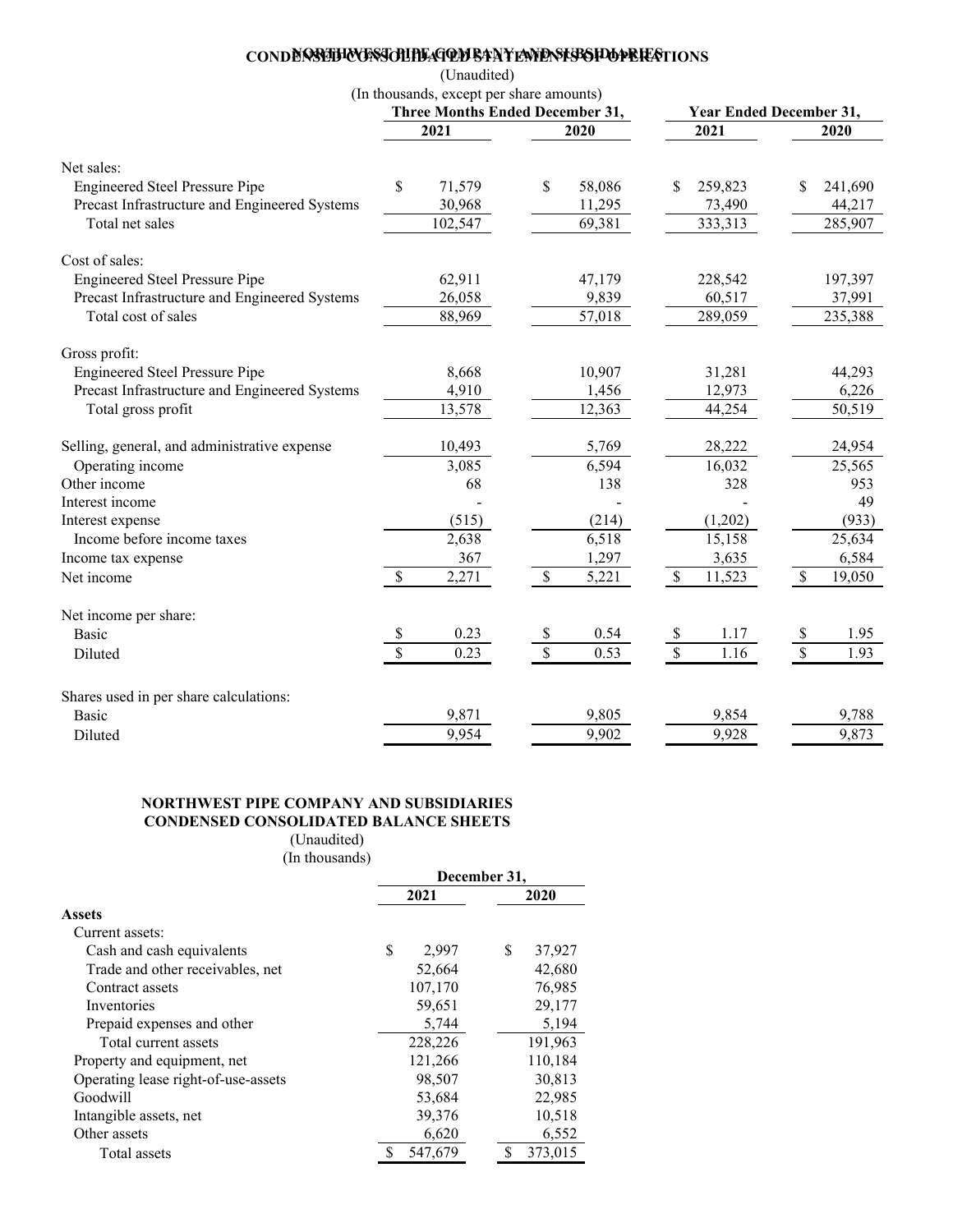# **Liabilities and Stockholders' Equity** Current liabilities:

| \$      | \$<br>7,701 |
|---------|-------------|
| 32,267  | 12,993      |
| 24,498  | 16,814      |
| 2,623   | 6,189       |
| 4,704   | 2,204       |
| 64,092  | 45,901      |
| 86,761  |             |
|         | 5,888       |
| 93,725  | 27,911      |
| 10,984  | 12,481      |
| 8,734   | 11,208      |
| 264,296 | 103,389     |
|         | 269,626     |
| 547,679 | 373,015     |
|         | 283,383     |

# **NORTHWEST PIPE COMPANY AND SUBSIDIARIES RECONCILIATION OF NON-GAAP FINANCIAL MEASURES**

(Unaudited)

|                                                                                       |                                        | (In thousands, except per share amounts) |     |                                |    |         |    |             |
|---------------------------------------------------------------------------------------|----------------------------------------|------------------------------------------|-----|--------------------------------|----|---------|----|-------------|
|                                                                                       | <b>Three Months Ended December 31,</b> |                                          |     | <b>Year Ended December 31,</b> |    |         |    |             |
|                                                                                       |                                        | 2021                                     |     | 2020                           |    | 2021    |    | <b>2020</b> |
| Net income, as reported                                                               | \$                                     | 2,271                                    | S   | 5,221                          | \$ | 11,523  | S  | 19,050      |
| Adjustments:                                                                          |                                        |                                          |     |                                |    |         |    |             |
| Acquisition-related transaction costs                                                 |                                        | 2,587                                    |     | 207                            |    | 3,387   |    | 2,831       |
| Amortization of acquired intangibles <sup>4</sup>                                     |                                        | 879                                      |     |                                |    | 879     |    |             |
| Acquisition-related fair value inventory charges                                      |                                        | 2,319                                    |     |                                |    | 2,319   |    | 266         |
| Saginaw fire insurance recoveries, net<br>Saginaw fire gain on property and equipment |                                        |                                          |     |                                |    |         |    | (1,399)     |
| replacement                                                                           |                                        |                                          |     |                                |    |         |    | (951)       |
| Estimated tax impact of adjustments                                                   |                                        | (1, 432)                                 |     | (50)                           |    | (1,630) |    | (185)       |
| Adjusted net income                                                                   |                                        | 6,624                                    | \$. | 5,378                          | S. | 16,478  |    | 19,612      |
| Diluted income per share, as reported                                                 | \$                                     | 0.23                                     | S   | 0.53                           | S. | 1.16    | \$ | 1.93        |
| Adjusted diluted income per share                                                     |                                        | 0.67                                     |     | 0.54                           |    | 1.66    | S  | 1.99        |

 $\frac{1}{1}$  Northwest Pipe Company defines "backlog" as the balance of remaining performance obligations under signed contracts for water infrastructure steel pipe products for which revenue is recognized over time.

<sup>&</sup>lt;sup>2</sup> Northwest Pipe Company defines "confirmed orders" as water infrastructure steel pipe projects for which the Company has been notified that it is the successful bidder, but a binding agreement has not been executed.

<sup>&</sup>lt;sup>3</sup> Northwest Pipe Company defines "order book" as unfulfilled orders outstanding at the measurement date. Cancelations against outstanding orders are measured in the period they are received.

<sup>4</sup> Amortization of acquired intangibles represents amortization of ParkUSA intangible assets only and is included for comparability purposes between 2021 and 2020.